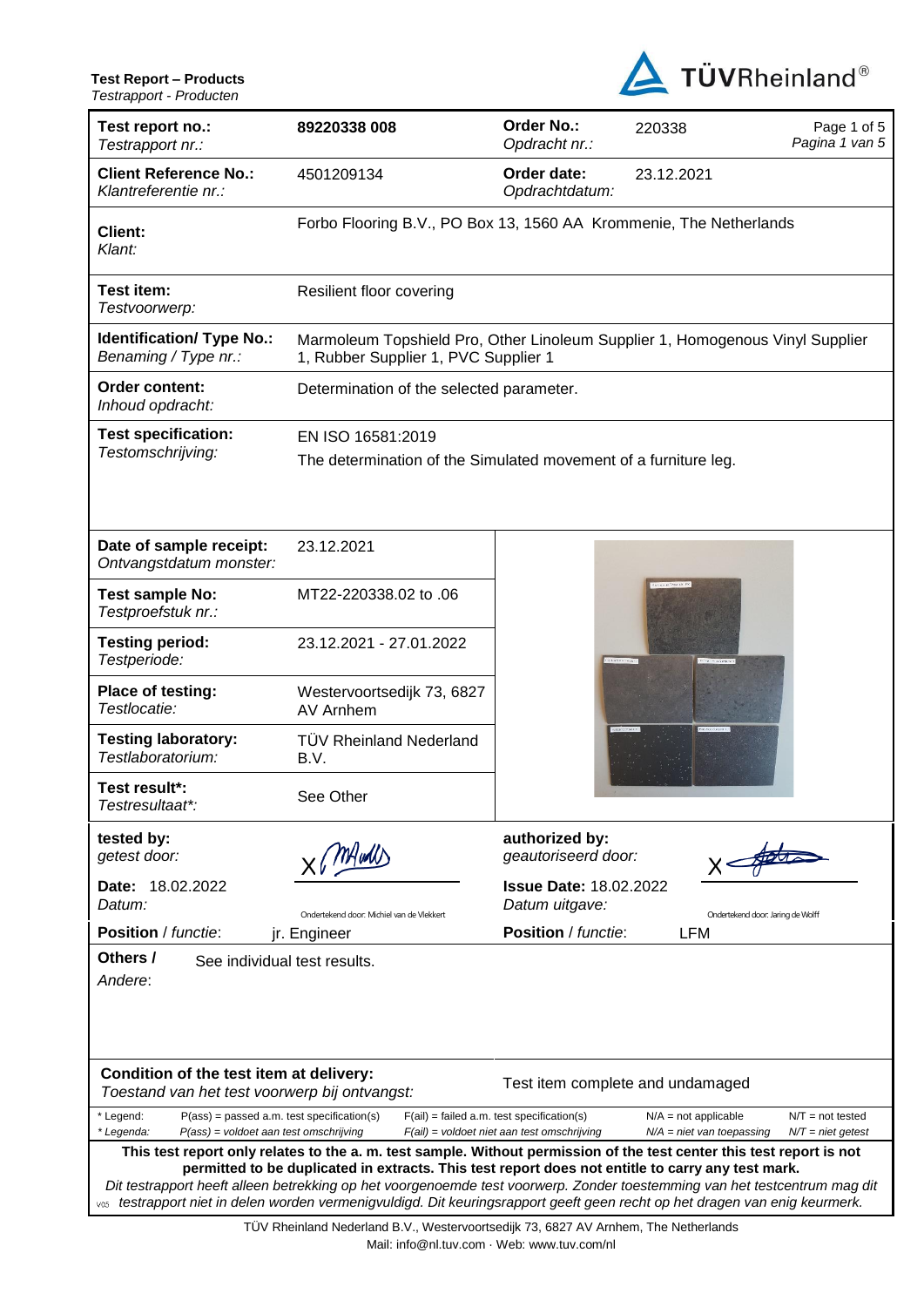

## **Test report no.: 89220338 008** *Testrapport nr.:*

Page 2 of 5 *Pagina 2 van 5*

## **Remarks**

*Opmerkingen*

**1** The equipment used during the specified testing period was calibrated according to our test laboratory calibration program. The equipment fulfils the requirements included in the relevant standards. The traceability of the test equipment used is ensured by compliance with the regulations of our management system. Detailed information regarding test conditions, equipment and measurement uncertainty is available in the test laboratory and could be provided on request. For the influence of the measuring uncertainties on the results, reference is made to the validation of the respective methods. *De apparatuur welke tijdens de gespecificeerde testperiode is gebruikt, is gekalibreerd volgens ons kalibratieprogramma. De apparatuur voldoet aan de eisen welke zijn opgenomen in de relevante normen. De traceerbaarheid van de gebruikte testapparatuurs is gewaarborgd door naleving van de voorschriften in ons kwaliteitsmanagementsysteem. Gedetailleerde informatie over testomstandigheden, apparatuur en meetonzekerheid is beschikbaar in het testlaboratorium en kan op verzoek worden verstrekt. Voor de invloed van de meetonzekerheden op de resultaten wordt verwezen naar de validatie van de respectievelijke methode c.q. verrichting* **2** As contractually agreed, this document has been signed digitally only. TUV Rheinland has not verified and is unable to verify which legal or other pertaining requirements are applicable for this document. Such verification is within the responsibility of the user of this document. Upon request by its client, TUV Rheinland can confirm the validity of the digital signature by a separate document. Such request shall be addressed to our Sales department. An environmental fee for such additional service will be charged. Zoals contractueel overeengekomen is dit document enkel digitaal ondertekend. TÜV Rheinland heeft niet *geverifieerd en kan niet verifiëren welke wettelijke of andere vereisten van toepassing zijn op dit document. Een dergelijke verificatie valt onder de verantwoordelijkheid van de gebruiker van het document. Op verzoek van de opdrachtgever kan TÜV Rheinland de geldigheid van de digitale handtekening bevestigen door een apart document. Een dergelijk verzoek moet worden gericht aan onze verkoopafdeling. Voor een dergelijke extra service zal een milieutoeslag in rekening worden gebracht.* **3** Test clauses with remark of \* are subcontracted to qualified subcontractors and descripted under the respective test clause in the report. Tests clauses marked with a are performed under ISO 17025 accreditation. Deviations of testing specification(s), test locations or customer requirements are listed in specific test clause in the report. No opinions or interpretation are included in this report. This test report consists of multiple pages and is only to be read is a whole. The number of pages can be seen in the header on the top right of each page, the report ends when the last page is reached. TÜV Rheinland Nederland B.V. is solely responsible for the content. *Test onderdelen welke met \* zijn gemarkeerd zijn uitbesteed aan gekwalificeerde onderaannemers en zijn beschreven in het respectievelijke test onderdeel van dit rapport. Test onderdelen welke met <sup>a</sup> zijn gemarkeerd zijn onder ISO 17025 accreditatie uitgevoerd. Afwijkingen van testspecificatie(s), testlocaties of klant eisen zijn vermeld in het van toepassing zijnde onderdeel in het rapport. Er zijn geen opinies en interpretaties opgenomen binnen het rapport. Dit rapport bestaat uit meerdere pagina's en dient als geheel gelezen te worden. Het aantal pagina's is rechtsboven in de koptekst van dit rapport vermeld en eindigt wanneer de laatste pagina is bereikt. TÜV Rheinland Nederland is als enige verantwoordelijk voor de inhoud van het rapport.* **4** All rights reserved. No part of this report may be reproduced, provided to and/or examined by third parties, and/or published by print, photoprint, microfilm, in electronic form or any other means without the explicit previous written consent of TÜV Rheinland Nederland B.V. In case this report was drafted within the context of an assignment to TÜV Rheinland Nederland B.V., the rights and obligations of contracting parties are subject to the General Terms & Conditions for Advisory, Research and Certification assignments to TÜV Rheinland Nederland B.V. and/or the relevant agreement concluded between the contracting parties. © 2010 TÜV Rheinland Nederland. *Alle rechten voorbehouden. Niets uit dit rapport mag worden verveelvoudigd, aan derden ter beschikking gesteld en/of door derden onderzocht en/of openbaar gemaakt door middel van druk, fotokopie, microfilm, in elektronische vorm of op welke andere wijze dan ook, zonder uitdrukkelijke voorafgaande schriftelijke toestemming van TÜV Rheinland Nederland B.V. Indien dit rapport is opgesteld in het kader van een opdracht aan TÜV Rheinland Nederland B.V., zijn de rechten en verplichtingen van contractpartijen onderworpen aan de Algemene Voorwaarden voor Advies-, Onderzoeks- en Certificeringsopdrachten aan TÜV Rheinland Nederland B.V. en/of de betreffende overeenkomst tussen de contractpartijen. © 2010 TÜV Rheinland Nederland*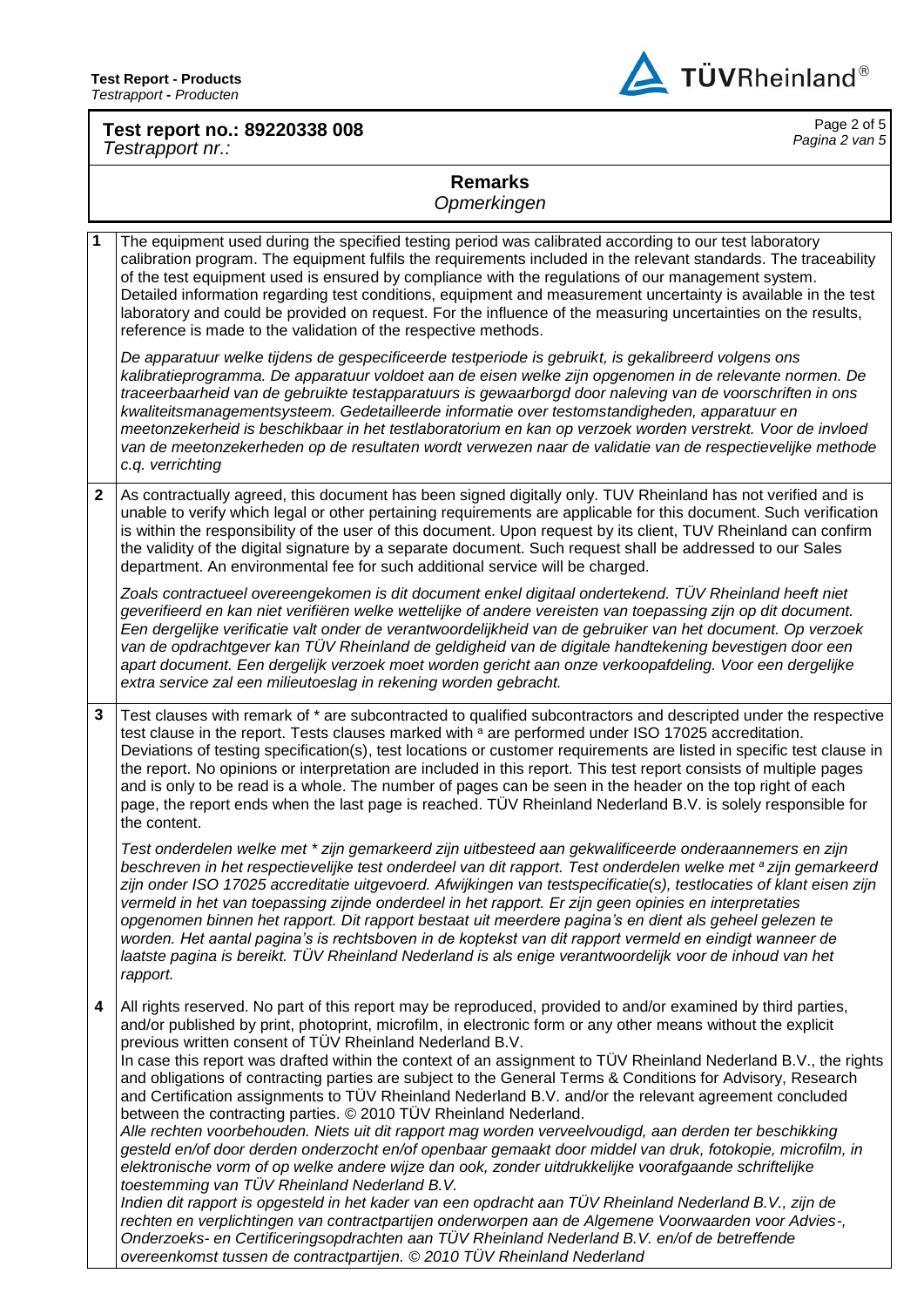

Page 3 of 5 *Pagina 3 van 5*

## **Test report no.: 89220338 008**

*Testrapport nr.:*

## **Product description**

*Product omschrijving*

| 1 | <b>Product details:</b><br>Product details:           | Product names: Marmoleum Topshield Pro, Other Linoleum Supplier 1,<br>Homogenous Vinyl Supplier 1, Rubber Supplier 1 and PVC Supplier 1<br>TRN sample code: MT22-220338.02 to .06<br>Product type: Resilient floor covering<br>Order: 4501209134 |  |
|---|-------------------------------------------------------|--------------------------------------------------------------------------------------------------------------------------------------------------------------------------------------------------------------------------------------------------|--|
|   | Other:<br>Andere:                                     | Test sample(s), as well sample information, description, product details and<br>intended usage was provided by customer.                                                                                                                         |  |
| 3 | Test sample obtaining:<br>Selectie van het proefstuk: | □ Sampling by TÜV Rheinland Group<br>$\boxtimes$ Sending by customer<br>$\Box$ others:                                                                                                                                                           |  |

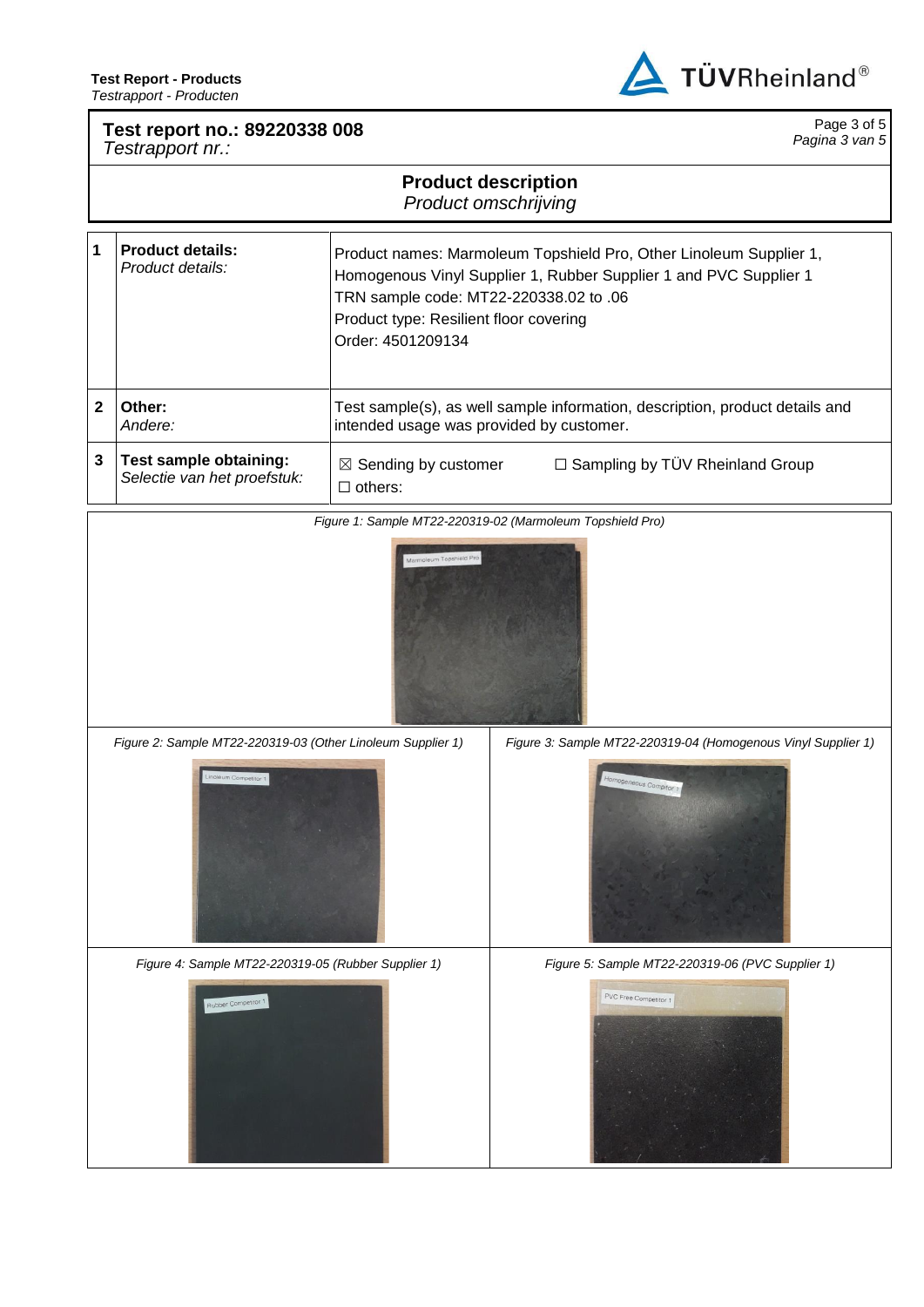

| <b>Clause</b><br>Deel | <b>Requirements - Tests /</b><br>Vereisten - Tests                                                                                                                                                                                                                                                                     |                                          |              | <b>Measuring results - Remarks</b><br>Meetresultaten - Opmerkingen | <b>Result</b><br>Resultaat |  |  |
|-----------------------|------------------------------------------------------------------------------------------------------------------------------------------------------------------------------------------------------------------------------------------------------------------------------------------------------------------------|------------------------------------------|--------------|--------------------------------------------------------------------|----------------------------|--|--|
| 1                     | Determination of the effect of simulated movement of a furniture leg<br>EN ISO 16581:2019                                                                                                                                                                                                                              |                                          |              |                                                                    |                            |  |  |
|                       | <b>Test conditions</b>                                                                                                                                                                                                                                                                                                 | 23 ± 2 °C and 50 ± 5 % relative humidity |              |                                                                    |                            |  |  |
|                       | Conditioning period                                                                                                                                                                                                                                                                                                    | $\geq 5d$                                |              |                                                                    |                            |  |  |
|                       | N/A<br>Remarks / Deviations                                                                                                                                                                                                                                                                                            |                                          |              |                                                                    |                            |  |  |
|                       | Requirements                                                                                                                                                                                                                                                                                                           | unknown                                  |              |                                                                    |                            |  |  |
|                       | <b>Test results</b>                                                                                                                                                                                                                                                                                                    |                                          |              |                                                                    |                            |  |  |
|                       | Test line length > 700 mm, and distance from the edge > 100 mm,<br>3 movements each test line with determined foot type-load-combination<br>Any damage arising beyond the first 600 mm of each test path, at the end of the path if the tensile force<br>exceeds 1 kN and any scuffing of the surface must be ignored. |                                          |              |                                                                    |                            |  |  |
|                       | Foot type: 0                                                                                                                                                                                                                                                                                                           | 32 kg                                    | Pass/Fail    | 100 kg                                                             | Pass/Fail                  |  |  |
|                       | <b>Marmoleum Topshield Pro</b><br>length direction<br>width direction                                                                                                                                                                                                                                                  | No damage<br>No damage                   | Pass<br>Pass | No damage<br>No damage                                             | Pass<br>Pass               |  |  |
|                       | <b>Other Linoleum Supplier 1</b><br>length direction<br>width direction                                                                                                                                                                                                                                                | No damage<br>No damage                   | Pass<br>Pass | Damage (a)<br>Damage (a)                                           | Fail<br>Fail               |  |  |
|                       | <b>Homogeneous Vinyl Supplier 1</b><br>length direction<br>width direction                                                                                                                                                                                                                                             | No damage<br>No damage                   | Pass<br>Pass | Damage (a)<br>Damage (a)                                           | Fail<br>Fail               |  |  |
|                       | <b>Rubber Supplier 1</b><br>length direction<br>width direction                                                                                                                                                                                                                                                        | No damage<br>No damage                   | Pass<br>Pass | Damage (a)<br>Damage (a and b)                                     | Fail<br>Fail               |  |  |
|                       | <b>PVC Supplier 1</b><br>length direction<br>width direction                                                                                                                                                                                                                                                           | No damage<br>No damage                   | Pass<br>Pass | Damage (a and b)<br>Damage (a and b)                               | Fail<br>Fail               |  |  |
|                       | report major types of damages for each test direction:<br>deterioration in the flatness of the surface;<br>a)                                                                                                                                                                                                          |                                          |              |                                                                    |                            |  |  |
|                       | damage with partially destroys the surface;<br>b)                                                                                                                                                                                                                                                                      |                                          |              |                                                                    |                            |  |  |
|                       | cuts of varying depths;<br>C)                                                                                                                                                                                                                                                                                          |                                          |              |                                                                    |                            |  |  |
|                       | penetrating edges;<br>d)                                                                                                                                                                                                                                                                                               |                                          |              |                                                                    |                            |  |  |
|                       | in the case of an open joint floor covering, a joint opening greater or equal to 1 mm;<br>e)                                                                                                                                                                                                                           |                                          |              |                                                                    |                            |  |  |
|                       | in the case of a treated or welded joint, its failure.<br>f)                                                                                                                                                                                                                                                           |                                          |              |                                                                    |                            |  |  |